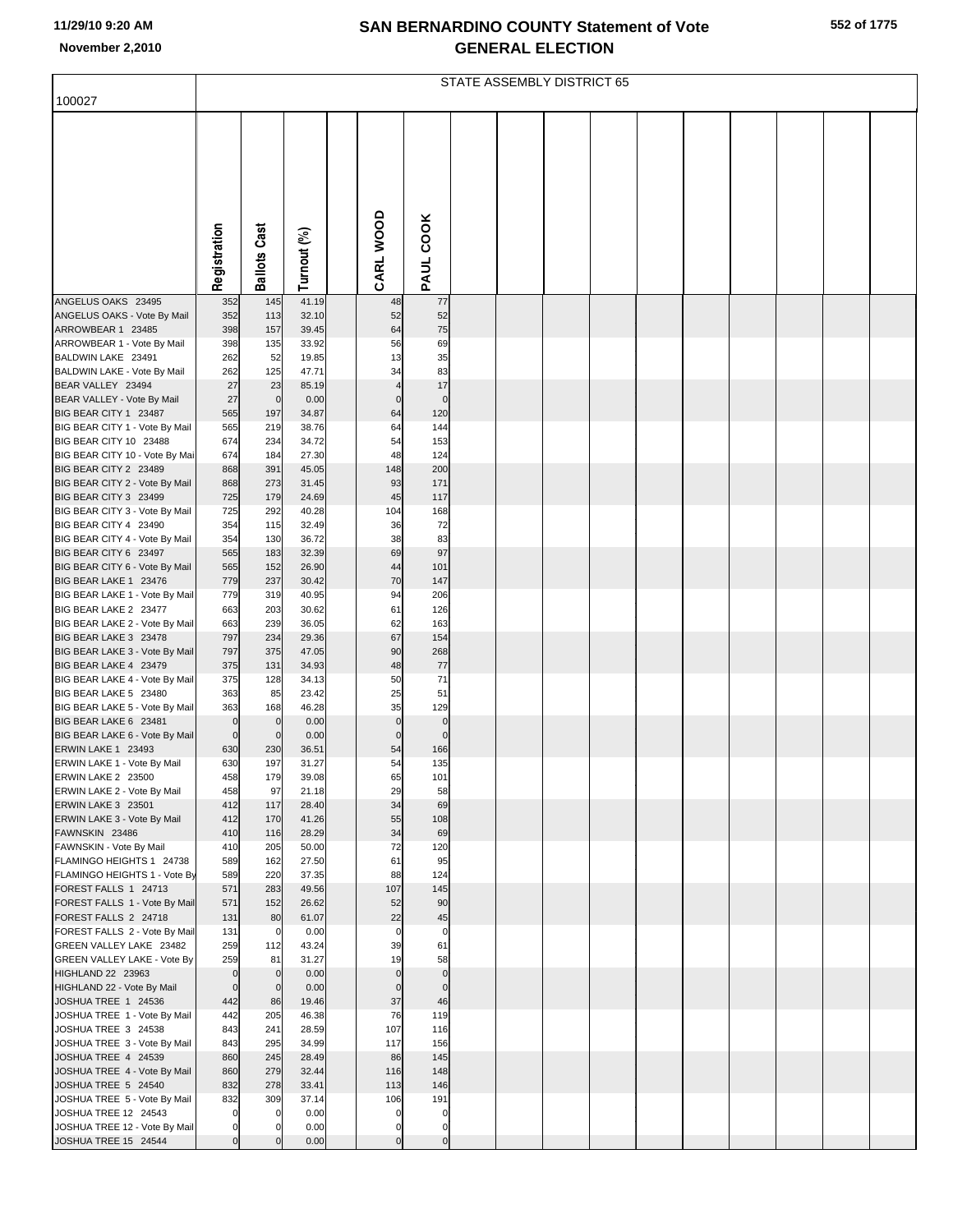|  | 553 of 1775 |
|--|-------------|
|  |             |

|                                                          | STATE ASSEMBLY DISTRICT 65       |                                |                |  |                      |                       |             |  |  |  |  |                                                      |  |           |  |
|----------------------------------------------------------|----------------------------------|--------------------------------|----------------|--|----------------------|-----------------------|-------------|--|--|--|--|------------------------------------------------------|--|-----------|--|
| 100027                                                   |                                  |                                |                |  |                      |                       |             |  |  |  |  |                                                      |  |           |  |
|                                                          |                                  |                                |                |  |                      |                       |             |  |  |  |  |                                                      |  |           |  |
|                                                          |                                  |                                |                |  |                      |                       |             |  |  |  |  |                                                      |  |           |  |
|                                                          |                                  |                                |                |  |                      |                       |             |  |  |  |  |                                                      |  |           |  |
|                                                          |                                  |                                |                |  |                      |                       |             |  |  |  |  |                                                      |  |           |  |
|                                                          |                                  |                                |                |  |                      |                       |             |  |  |  |  |                                                      |  |           |  |
|                                                          |                                  |                                |                |  |                      |                       |             |  |  |  |  |                                                      |  |           |  |
|                                                          | Registration                     | <b>Ballots Cast</b>            | Turnout (%)    |  | CARL WOOD            | PAUL COOK             |             |  |  |  |  |                                                      |  |           |  |
| JOSHUA TREE 15 - Vote By Mail                            |                                  | $\mathbf 0$                    | 0.00           |  |                      | $\overline{0}$        |             |  |  |  |  |                                                      |  |           |  |
| JOSHUA TREE 16 24545                                     | $\overline{0}$                   | $\mathbf 0$                    | 0.00           |  | $\Omega$             | $\mathbf 0$           |             |  |  |  |  |                                                      |  |           |  |
| JOSHUA TREE 16 - Vote By Mail<br>JOSHUA TREE 17 24546    | $\overline{0}$                   | $\mathbf 0$                    | 0.00<br>100.00 |  | $\pmb{0}$            | $\overline{0}$<br>*** | *******     |  |  |  |  | <b>Insufficient Turnout to Protect Voter Privacy</b> |  | ********* |  |
| JOSHUA TREE 17 - Vote By Mail                            |                                  | $\mathbf 0$                    | 0.00           |  | $\pmb{0}$            | $\overline{0}$        |             |  |  |  |  |                                                      |  |           |  |
| JOSHUA TREE 18 24547<br>JOSHUA TREE 18 - Vote By Mail    | 75<br>75                         | 45<br>$\overline{0}$           | 60.00<br>0.00  |  | 16<br>$\Omega$       | 28<br>$\mathbf 0$     |             |  |  |  |  |                                                      |  |           |  |
| JOSHUA TREE 25 24548                                     | $\mathbf 0$                      | $\Omega$                       | 0.00           |  | $\Omega$             | $\Omega$              |             |  |  |  |  |                                                      |  |           |  |
| JOSHUA TREE 25 - Vote By Mail<br>JOSHUA TREE 35 24549    | $\mathbf 0$<br>904               | $\mathbf 0$<br>201             | 0.00<br>22.23  |  | $\mathbf 0$<br>89    | $\mathbf 0$<br>104    |             |  |  |  |  |                                                      |  |           |  |
| JOSHUA TREE 35 - Vote By Mail                            | 904                              | 320                            | 35.40          |  | 116                  | 186                   |             |  |  |  |  |                                                      |  |           |  |
| MILE HIGH RANCH 24717                                    |                                  | -1                             | 100.00         |  |                      | $***$                 | *******     |  |  |  |  | <b>Insufficient Turnout to Protect Voter Privacy</b> |  | ********* |  |
| MILE HIGH RANCH - Vote By Ma<br>MORONGO CANYON 1 24742   | $\overline{9}$                   | $\mathbf 0$<br>10              | 0.00<br>111.11 |  | $\Omega$             | $\mathbf 0$<br>10     |             |  |  |  |  |                                                      |  |           |  |
| MORONGO CANYON 1 - Vote B                                | $\overline{9}$                   | $\overline{0}$                 | 0.00           |  | $\mathbf 0$          | $\mathbf 0$           |             |  |  |  |  |                                                      |  |           |  |
| MORONGO CANYON 2 24750<br>MORONGO CANYON 2 - Vote B      | 62<br>62                         | 42<br>$\mathbf 0$              | 67.74<br>0.00  |  | 11<br>$\mathbf 0$    | 31<br>$\mathbf 0$     |             |  |  |  |  |                                                      |  |           |  |
| MORONGO CANYON 8 24751                                   | 112                              | 82                             | 73.21          |  | 38                   | 42                    |             |  |  |  |  |                                                      |  |           |  |
| MORONGO CANYON 8 - Vote B                                | 112                              | $\mathbf 0$                    | 0.00           |  | $\Omega$             | $\overline{0}$        |             |  |  |  |  |                                                      |  |           |  |
| MORONGO VALLEY 1 24743<br>MORONGO VALLEY 1 - Vote By     | 807<br>807                       | 278<br>246                     | 34.45<br>30.48 |  | 108<br>111           | 152<br>126            |             |  |  |  |  |                                                      |  |           |  |
| MORONGO VALLEY 2 24744                                   | 5                                |                                | 80.00          |  |                      | ***                   | *******     |  |  |  |  | <b>Insufficient Turnout to Protect Voter Privacy</b> |  | ********* |  |
| MORONGO VALLEY 2 - Vote By<br>MORONGO VALLEY 4 24752     | 5<br>3                           | 0                              | 0.00<br>66.67  |  | $\overline{0}$       | $\overline{0}$        | *********** |  |  |  |  | <b>Insufficient Turnout to Protect Voter Privacy</b> |  | ********* |  |
| MORONGO VALLEY 4 - Vote By                               | $\mathbf{3}$                     | $\Omega$                       | 0.00           |  | $\pmb{0}$            | $\mathbf 0$           |             |  |  |  |  |                                                      |  |           |  |
| MORONGO VALLEY 5 24753<br>MORONGO VALLEY 5 - Vote By     | 710<br>710                       | 258<br>211                     | 36.34<br>29.72 |  | 96<br>76             | 148<br>126            |             |  |  |  |  |                                                      |  |           |  |
| MORONGO VALLEY 6 24754                                   | $\overline{c}$                   |                                | 50.00          |  |                      |                       | *******     |  |  |  |  | <b>Insufficient Turnout to Protect Voter Privacy</b> |  | ********* |  |
| MORONGO VALLEY 6 - Vote By<br>MORONGO VALLEY 7 24755     | $\overline{a}$<br>46             | $\mathbf 0$<br>21              | 0.00<br>45.65  |  | $\mathbf 0$<br>15    | 0<br>6                |             |  |  |  |  |                                                      |  |           |  |
| MORONGO VALLEY 7 - Vote By                               | 46                               | $\overline{0}$                 | 0.00           |  | $\Omega$             |                       |             |  |  |  |  |                                                      |  |           |  |
| MORONGO VALLEY 12 24756                                  | $\overline{0}$                   |                                | 0.00           |  |                      |                       |             |  |  |  |  |                                                      |  |           |  |
| MORONGO VALLEY 12 - Vote By<br>NATIONAL FOREST 47 23513  | $\overline{0}$<br>$\overline{0}$ | $\overline{0}$                 | 0.00<br>0.00   |  | $\Omega$<br>$\Omega$ | $\Omega$              |             |  |  |  |  |                                                      |  |           |  |
| NATIONAL FOREST 47 - Vote By                             | 0                                | 0                              | 0.00           |  |                      |                       |             |  |  |  |  |                                                      |  |           |  |
| NATIONAL FOREST 48 23514<br>NATIONAL FOREST 48 - Vote By | $\mathbf 0$<br>$\overline{0}$    | $\overline{0}$                 | 0.00<br>0.00   |  |                      |                       |             |  |  |  |  |                                                      |  |           |  |
| NATIONAL FOREST 49 23515                                 | $\overline{7}$                   | $\mathbf{0}$                   | 0.00           |  | C                    | $\Omega$              |             |  |  |  |  |                                                      |  |           |  |
| NATIONAL FOREST 49 - Vote By<br>NATIONAL FOREST 50 23516 | $\overline{7}$<br>$\mathbf 0$    | $\overline{0}$<br>0            | 0.00<br>0.00   |  | $\Omega$             | $\Omega$              |             |  |  |  |  |                                                      |  |           |  |
| NATIONAL FOREST 50 - Vote By                             | $\overline{0}$                   | 0                              | 0.00           |  | $\Omega$             | 0                     |             |  |  |  |  |                                                      |  |           |  |
| NATIONAL FOREST 51 23517                                 | $\mathbf 0$                      | U                              | 0.00           |  |                      |                       |             |  |  |  |  |                                                      |  |           |  |
| NATIONAL FOREST 51 - Vote By<br>NATIONAL FOREST 52 23518 | $\overline{0}$<br>$\overline{0}$ | $\overline{0}$<br>$\mathbf{0}$ | 0.00<br>0.00   |  | $\Omega$             | $\Omega$              |             |  |  |  |  |                                                      |  |           |  |
| NATIONAL FOREST 52 - Vote By                             | $\overline{0}$                   | $\overline{0}$                 | 0.00           |  | $\Omega$             | $\mathbf 0$           |             |  |  |  |  |                                                      |  |           |  |
| NATIONAL FOREST 53 23519<br>NATIONAL FOREST 53 - Vote By | $\mathbf{0}$<br>$\overline{0}$   | 01                             | 0.00<br>0.00   |  |                      |                       |             |  |  |  |  |                                                      |  |           |  |
| NATIONAL FOREST 54 23520                                 | $\mathbf 0$                      |                                | 0.00           |  |                      |                       |             |  |  |  |  |                                                      |  |           |  |
| NATIONAL FOREST 54 - Vote By<br>NATIONAL FOREST 55 23521 | $\overline{0}$<br>$\overline{0}$ | $\overline{0}$<br>$\mathbf{0}$ | 0.00<br>0.00   |  | $\sqrt{ }$           | $\Omega$              |             |  |  |  |  |                                                      |  |           |  |
| NATIONAL FOREST 55 - Vote By                             | $\overline{0}$                   | $\overline{0}$                 | 0.00           |  | $\Omega$             | $\Omega$              |             |  |  |  |  |                                                      |  |           |  |
| NATIONAL FOREST 56 23522                                 | $\mathbf 0$                      | 0                              | 0.00           |  |                      |                       |             |  |  |  |  |                                                      |  |           |  |
| NATIONAL FOREST 56 - Vote By<br>NATIONAL FOREST 57 23523 | $\overline{0}$<br>$\mathbf 0$    | 0<br>U                         | 0.00<br>0.00   |  |                      |                       |             |  |  |  |  |                                                      |  |           |  |
| NATIONAL FOREST 57 - Vote By                             | $\overline{0}$                   | $\overline{0}$                 | 0.00           |  |                      |                       |             |  |  |  |  |                                                      |  |           |  |
| NATIONAL FOREST 58 23524<br>NATIONAL FOREST 58 - Vote By | $\overline{0}$<br>$\overline{0}$ | $\mathbf{0}$<br>$\overline{0}$ | 0.00<br>0.00   |  | $\Omega$             | $\Omega$              |             |  |  |  |  |                                                      |  |           |  |
| NATIONAL FOREST 59 23525                                 | $\mathbf 0$                      |                                | 0.00           |  |                      |                       |             |  |  |  |  |                                                      |  |           |  |
| NATIONAL FOREST 59 - Vote By<br>NATIONAL FOREST 60 23526 | $\overline{0}$<br>$\overline{0}$ |                                | 0.00<br>0.00   |  | C<br>C               |                       |             |  |  |  |  |                                                      |  |           |  |
| NATIONAL FOREST 60 - Vote By                             | $\overline{0}$                   |                                | 0.00           |  | $\Omega$             | $\mathbf 0$           |             |  |  |  |  |                                                      |  |           |  |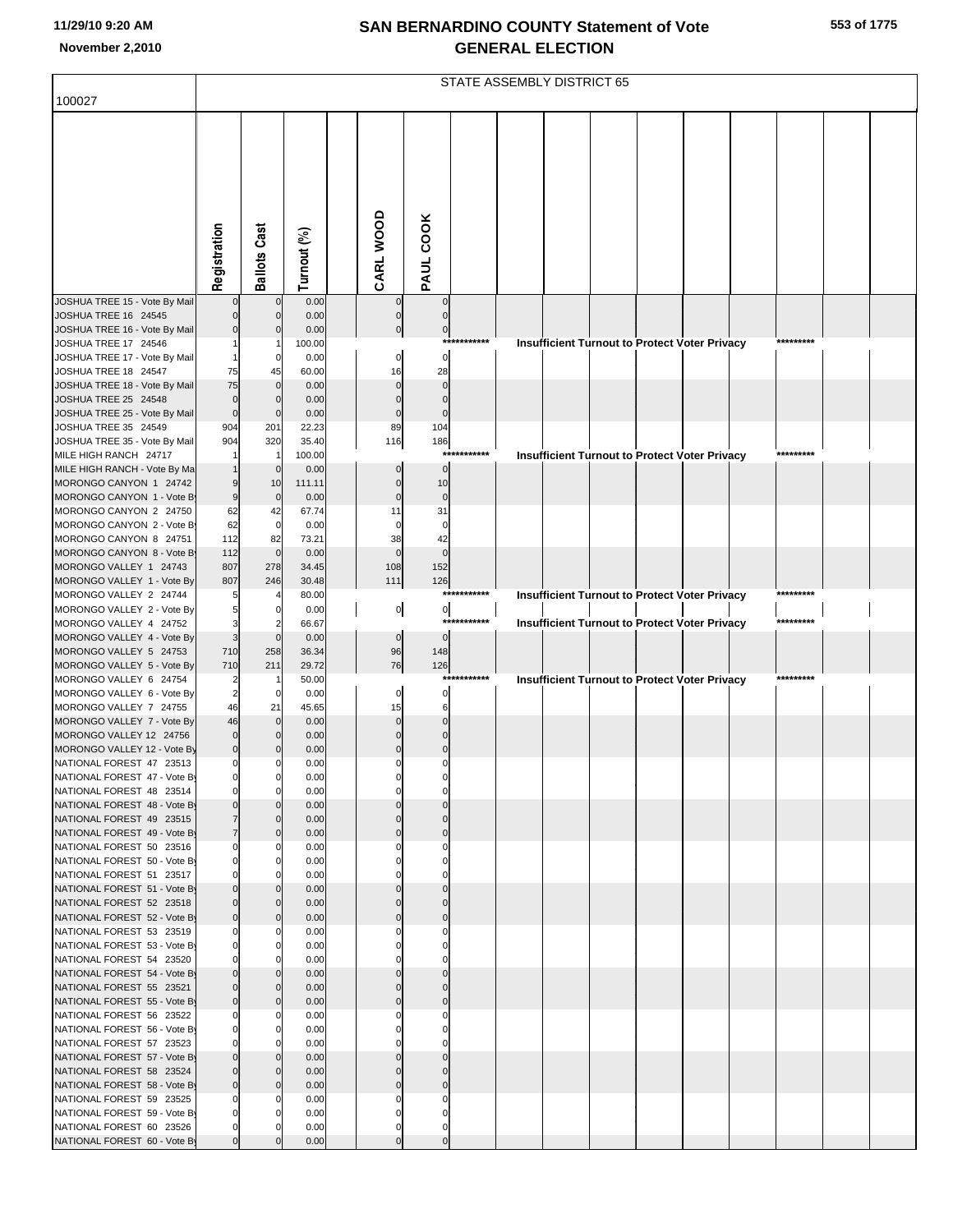|                                                           | STATE ASSEMBLY DISTRICT 65       |                              |                |  |                         |                            |             |  |  |  |  |                                               |  |           |  |
|-----------------------------------------------------------|----------------------------------|------------------------------|----------------|--|-------------------------|----------------------------|-------------|--|--|--|--|-----------------------------------------------|--|-----------|--|
| 100027                                                    |                                  |                              |                |  |                         |                            |             |  |  |  |  |                                               |  |           |  |
|                                                           |                                  |                              |                |  |                         |                            |             |  |  |  |  |                                               |  |           |  |
|                                                           |                                  |                              |                |  |                         |                            |             |  |  |  |  |                                               |  |           |  |
|                                                           |                                  |                              |                |  |                         |                            |             |  |  |  |  |                                               |  |           |  |
|                                                           |                                  |                              |                |  |                         |                            |             |  |  |  |  |                                               |  |           |  |
|                                                           |                                  |                              |                |  |                         |                            |             |  |  |  |  |                                               |  |           |  |
|                                                           |                                  |                              |                |  |                         |                            |             |  |  |  |  |                                               |  |           |  |
|                                                           |                                  |                              |                |  |                         |                            |             |  |  |  |  |                                               |  |           |  |
|                                                           | Registration                     | <b>Ballots Cast</b>          | Turnout (%)    |  | CARL WOOD               | PAUL COOK                  |             |  |  |  |  |                                               |  |           |  |
|                                                           |                                  |                              |                |  |                         |                            |             |  |  |  |  |                                               |  |           |  |
| NATIONAL FOREST 61 23527<br>NATIONAL FOREST 61 - Vote By  | $\mathbf 0$                      | $\mathbf 0$<br>$\mathbf{0}$  | 0.00<br>0.00   |  |                         | $\mathbf 0$<br>$\Omega$    |             |  |  |  |  |                                               |  |           |  |
| NATIONAL FOREST 62 23528                                  | 71                               | 52                           | 73.24          |  | 17                      | 31                         |             |  |  |  |  |                                               |  |           |  |
| NATIONAL FOREST 62 - Vote By<br>NATIONAL FOREST 63 23529  | 71<br>$\mathbf 0$                | 0<br>0                       | 0.00<br>0.00   |  |                         |                            |             |  |  |  |  |                                               |  |           |  |
| NATIONAL FOREST 63 - Vote By                              | $\mathbf 0$                      |                              | 0.00           |  |                         |                            |             |  |  |  |  |                                               |  |           |  |
| NATIONAL FOREST 64 23530                                  | $\mathbf 0$                      | $\mathbf{0}$                 | 0.00           |  |                         | $\Omega$                   |             |  |  |  |  |                                               |  |           |  |
| NATIONAL FOREST 64 - Vote By<br>NATIONAL FOREST 65 23531  | $\mathbf 0$<br>$\mathbf 0$       | $\mathbf{0}$<br>$\mathbf{0}$ | 0.00<br>0.00   |  | $\Omega$                | $\Omega$                   |             |  |  |  |  |                                               |  |           |  |
| NATIONAL FOREST 65 - Vote By                              | $\mathbf 0$                      |                              | 0.00           |  |                         |                            |             |  |  |  |  |                                               |  |           |  |
| NATIONAL FOREST 66 23532<br>NATIONAL FOREST 66 - Vote By  | $\mathbf 0$<br>$\mathbf 0$       | $\mathbf{0}$<br>$\Omega$     | 0.00<br>0.00   |  | 0                       |                            |             |  |  |  |  |                                               |  |           |  |
| NATIONAL FOREST 67 23533                                  | 18                               | 9                            | 50.00          |  | 2                       |                            |             |  |  |  |  |                                               |  |           |  |
| NATIONAL FOREST 67 - Vote By                              | 18                               | $\mathbf 0$                  | 0.00           |  |                         |                            |             |  |  |  |  |                                               |  |           |  |
| NATIONAL FOREST 68 23534<br>NATIONAL FOREST 68 - Vote By  | $\overline{7}$<br>7              | $\overline{7}$               | 100.00<br>0.00 |  |                         |                            |             |  |  |  |  |                                               |  |           |  |
| NATIONAL FOREST 69 23535                                  | $\mathbf 0$                      | $\mathbf 0$                  | 0.00           |  | 0                       |                            |             |  |  |  |  |                                               |  |           |  |
| NATIONAL FOREST 69 - Vote By<br>NATIONAL FOREST 70 23536  | $\mathbf 0$<br>74                | $\Omega$<br>69               | 0.00<br>93.24  |  | $\Omega$<br>14          | 46                         |             |  |  |  |  |                                               |  |           |  |
| NATIONAL FOREST 70 - Vote By                              | 74                               | $\overline{0}$               | 0.00           |  | $\overline{0}$          | $\overline{0}$             |             |  |  |  |  |                                               |  |           |  |
| NATIONAL FOREST 71 23537                                  | 3                                |                              | 66.67          |  |                         |                            | *********** |  |  |  |  | Insufficient Turnout to Protect Voter Privacy |  | ********* |  |
| NATIONAL FOREST 71 - Vote By<br>NATIONAL FOREST 72 23538  |                                  |                              | 0.00<br>100.00 |  | $\overline{0}$          | $\overline{0}$             | *********** |  |  |  |  | Insufficient Turnout to Protect Voter Privacy |  | ********* |  |
| NATIONAL FOREST 72 - Vote By                              |                                  |                              | 0.00           |  | $\mathbf 0$             | $\Omega$                   |             |  |  |  |  |                                               |  |           |  |
| NATIONAL FOREST 79 23539<br>NATIONAL FOREST 79 - Vote By  | $\mathbf 0$<br>$\mathbf 0$       | $\mathbf{0}$<br>$\Omega$     | 0.00           |  | $\mathbf 0$<br>0        | $\mathbf 0$<br>$\Omega$    |             |  |  |  |  |                                               |  |           |  |
| NATIONAL FOREST 108 23549                                 | $\mathbf 0$                      | $\mathbf{0}$                 | 0.00<br>0.00   |  | $\mathbf 0$             | $\Omega$                   |             |  |  |  |  |                                               |  |           |  |
| NATIONAL FOREST 108 - Vote B                              | $\Omega$                         |                              | 0.00           |  | 0                       | $\pmb{0}$                  |             |  |  |  |  |                                               |  |           |  |
| NATIONAL FOREST 109 23550<br>NATIONAL FOREST 109 - Vote B | $\overline{c}$<br>$\overline{2}$ |                              | 100.00<br>0.00 |  |                         | $\Omega$                   | *********** |  |  |  |  | Insufficient Turnout to Protect Voter Privacy |  | ********* |  |
| NATIONAL FOREST 111 23551                                 | $\mathbf 0$                      |                              | 0.00           |  |                         |                            |             |  |  |  |  |                                               |  |           |  |
| NATIONAL FOREST 111 - Vote B                              | $\mathbf 0$<br>$\mathbf 0$       | $\mathbf{0}$                 | 0.00           |  | $\Omega$                | $\Omega$                   |             |  |  |  |  |                                               |  |           |  |
| NATIONAL FOREST 112 23552<br>NATIONAL FOREST 112 - Vote B | $\mathbf 0$                      |                              | 0.00<br>0.00   |  |                         |                            |             |  |  |  |  |                                               |  |           |  |
| NATIONAL FOREST 113 23553                                 | $\mathbf 0$                      | $\overline{0}$               | 0.00           |  |                         |                            |             |  |  |  |  |                                               |  |           |  |
| NATIONAL FOREST 113 - Vote B<br>NATIONAL FOREST 115 23554 | $\mathbf 0$<br>$\overline{0}$    | $\overline{0}$               | 0.00<br>0.00   |  | C<br>$\Omega$           | $\mathbf 0$                |             |  |  |  |  |                                               |  |           |  |
| NATIONAL FOREST 115 - Vote B                              | $\overline{0}$                   | $\mathbf{0}$                 | 0.00           |  | $\Omega$                | $\mathbf 0$                |             |  |  |  |  |                                               |  |           |  |
| NATIONAL FOREST 116 23555<br>NATIONAL FOREST 116 - Vote B | $\overline{0}$<br>$\mathbf 0$    | $\overline{0}$               | 0.00<br>0.00   |  | $\Omega$                | $\mathbf 0$                |             |  |  |  |  |                                               |  |           |  |
| NATIONAL FOREST 123 23556                                 | $\mathbf 0$                      | 0                            | 0.00           |  | $\Omega$                | $\Omega$                   |             |  |  |  |  |                                               |  |           |  |
| NATIONAL FOREST 123 - Vote B                              | $\mathbf 0$                      | $\Omega$                     | 0.00           |  | $\Omega$                | $\Omega$                   |             |  |  |  |  |                                               |  |           |  |
| OAK GLEN 1 24714<br>OAK GLEN 1 - Vote By Mail             | 236<br>236                       | 91<br>76                     | 38.56<br>32.20 |  | 22<br>11                | 53<br>62                   |             |  |  |  |  |                                               |  |           |  |
| OAK GLEN 2 24719                                          | 118                              | 83                           | 70.34          |  | 13                      | 62                         |             |  |  |  |  |                                               |  |           |  |
| OAK GLEN 2 - Vote By Mail<br>OAK GLEN 7 24720             | 118                              | $\mathbf{0}$<br>0            | 0.00<br>0.00   |  | $\Omega$<br>0           | $\Omega$<br>0              |             |  |  |  |  |                                               |  |           |  |
| OAK GLEN 7 - Vote By Mail                                 |                                  |                              | 0.00           |  |                         |                            |             |  |  |  |  |                                               |  |           |  |
| OAK GLEN 8 24721                                          |                                  | $\mathbf{0}$                 | 0.00           |  | $\Omega$                | $\mathbf 0$                |             |  |  |  |  |                                               |  |           |  |
| OAK GLEN 8 - Vote By Mail<br>PIONEERTOWN 1 24747          | $\mathbf 0$<br>$\mathbf 0$       | 0<br>$\mathbf{0}$            | 0.00<br>0.00   |  | $\Omega$<br>$\mathbf 0$ | $\Omega$<br>$\mathbf 0$    |             |  |  |  |  |                                               |  |           |  |
| PIONEERTOWN 1 - Vote By Mai                               | $\mathbf 0$                      | $\Omega$                     | 0.00           |  | $\Omega$                | $\Omega$                   |             |  |  |  |  |                                               |  |           |  |
| PIONEERTOWN 2 24741<br>PIONEERTOWN 2 - Vote By Mai        | 251<br>251                       | 209<br>$\Omega$              | 83.27<br>0.00  |  | 85<br>$\Omega$          | 115<br>$\mathbf 0$         |             |  |  |  |  |                                               |  |           |  |
| PIONEERTOWN 3 24746                                       | $\overline{0}$                   | $\mathbf{0}$                 | 0.00           |  | $\Omega$                | $\mathbf 0$                |             |  |  |  |  |                                               |  |           |  |
| PIONEERTOWN 3 - Vote By Mai                               | $\overline{0}$                   |                              | 0.00           |  |                         |                            |             |  |  |  |  |                                               |  |           |  |
| PIONEERTOWN 4 24745<br>PIONEERTOWN 4 - Vote By Mai        | 10<br>10                         | 5<br>$\mathbf 0$             | 50.00<br>0.00  |  | 3<br>0                  | $\overline{2}$<br>$\Omega$ |             |  |  |  |  |                                               |  |           |  |
| RUNNING SPRINGS 1 23483                                   | 259                              | 80                           | 30.89          |  | 30                      | 42                         |             |  |  |  |  |                                               |  |           |  |
| RUNNING SPRINGS 1 - Vote By<br>RUNNING SPRINGS 2 23484    | 259<br>653                       | 118<br>250                   | 45.56<br>38.28 |  | 40<br>91                | 72<br>139                  |             |  |  |  |  |                                               |  |           |  |
|                                                           |                                  |                              |                |  |                         |                            |             |  |  |  |  |                                               |  |           |  |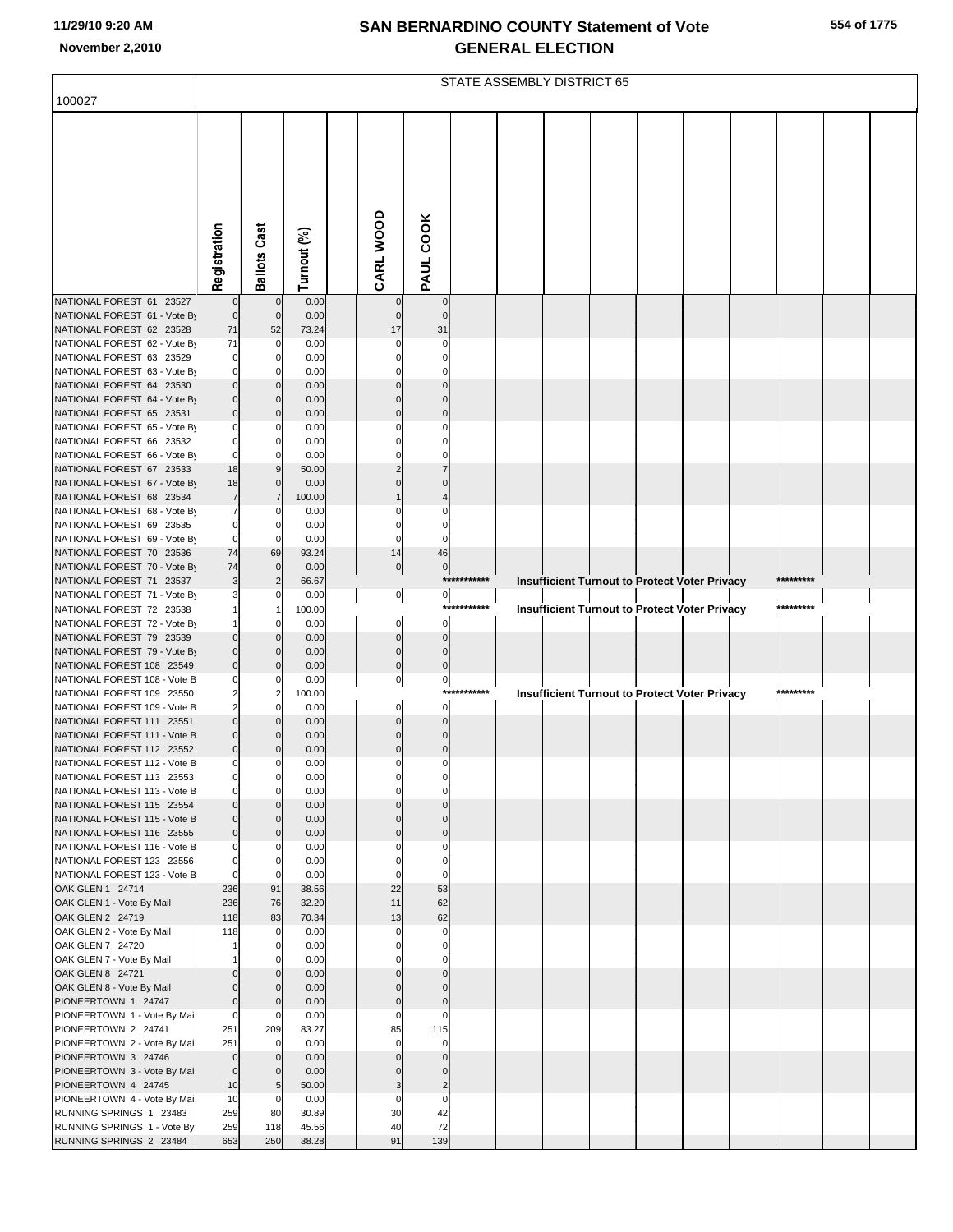|                                                             | STATE ASSEMBLY DISTRICT 65 |                     |                |  |                |             |         |  |  |  |  |                                                      |  |           |  |
|-------------------------------------------------------------|----------------------------|---------------------|----------------|--|----------------|-------------|---------|--|--|--|--|------------------------------------------------------|--|-----------|--|
| 100027                                                      |                            |                     |                |  |                |             |         |  |  |  |  |                                                      |  |           |  |
|                                                             | Registration               | <b>Ballots Cast</b> | Turnout (%)    |  | CARL WOOD      | PAUL COOK   |         |  |  |  |  |                                                      |  |           |  |
| RUNNING SPRINGS 2 - Vote By                                 | 653                        | 202                 | 30.93          |  | 86             | 102         |         |  |  |  |  |                                                      |  |           |  |
| RUNNING SPRINGS 3 23496<br>RUNNING SPRINGS 3 - Vote By      | 525<br>525                 | 204<br>169          | 38.86<br>32.19 |  | 41<br>65       | 146<br>95   |         |  |  |  |  |                                                      |  |           |  |
| RUNNING SPRINGS 4 23498                                     | 561                        | 214                 | 38.15          |  | 86             | 111         |         |  |  |  |  |                                                      |  |           |  |
| RUNNING SPRINGS 4 - Vote By                                 | 561                        | 183                 | 32.62          |  | 50             | 117         |         |  |  |  |  |                                                      |  |           |  |
| RUNNING SPRINGS 5 23502                                     | 450                        | 172                 | 38.22          |  | 46             | 112         |         |  |  |  |  |                                                      |  |           |  |
| RUNNING SPRINGS 5 - Vote By<br>SUGARLOAF 2 23492            | 450<br>828                 | 165<br>249          | 36.67<br>30.07 |  | 53<br>97       | 93<br>124   |         |  |  |  |  |                                                      |  |           |  |
| SUGARLOAF 2 - Vote By Mail                                  | 828                        | 293                 | 35.39          |  | 106            | 173         |         |  |  |  |  |                                                      |  |           |  |
| TWENTYNINE PALMS 2 24524                                    | 739                        | 327                 | 44.25          |  | 100            | 212         |         |  |  |  |  |                                                      |  |           |  |
| TWENTYNINE PALMS 2 - Vote E                                 | 739                        | 256                 | 34.64          |  | 85             | 163         |         |  |  |  |  |                                                      |  |           |  |
| TWENTYNINE PALMS 3 24525                                    | 747<br>747                 | 187                 | 25.03          |  | 50<br>56       | 122         |         |  |  |  |  |                                                      |  |           |  |
| TWENTYNINE PALMS 3 - Vote E<br>TWENTYNINE PALMS 4 24526     | 567                        | 219<br>172          | 29.32<br>30.34 |  | 40             | 155<br>126  |         |  |  |  |  |                                                      |  |           |  |
| TWENTYNINE PALMS 4 - Vote E                                 | 567                        | 177                 | 31.22          |  | 36             | 136         |         |  |  |  |  |                                                      |  |           |  |
| TWENTYNINE PALMS 5 24527                                    | 613                        | 211                 | 34.42          |  | 81             | 125         |         |  |  |  |  |                                                      |  |           |  |
| TWENTYNINE PALMS 5 - Vote E                                 | 613                        | 165                 | 26.92          |  | 52             | 108         |         |  |  |  |  |                                                      |  |           |  |
| TWENTYNINE PALMS 6 24528<br>TWENTYNINE PALMS 6 - Vote E     | 632<br>632                 | 171<br>157          | 27.06<br>24.84 |  | 48<br>59       | 108<br>93   |         |  |  |  |  |                                                      |  |           |  |
| TWENTYNINE PALMS 7 24529                                    | 653                        | 197                 | 30.17          |  | 66             | 122         |         |  |  |  |  |                                                      |  |           |  |
| TWENTYNINE PALMS 7 - Vote E                                 | 653                        | 206                 | 31.55          |  | 75             | 124         |         |  |  |  |  |                                                      |  |           |  |
| TWENTYNINE PALMS 8 24530                                    | 501                        | 86                  | 17.17          |  | 25             | 59          |         |  |  |  |  |                                                      |  |           |  |
| TWENTYNINE PALMS 8 - Vote E<br>TWENTYNINE PALMS 9 24531     | 501<br>692                 | 128<br>169          | 25.55<br>24.42 |  | 37<br>44       | 88<br>114   |         |  |  |  |  |                                                      |  |           |  |
| TWENTYNINE PALMS 9 - Vote E                                 | 692                        | 182                 | 26.30          |  | 60             | 118         |         |  |  |  |  |                                                      |  |           |  |
| TWENTYNINE PALMS EAST 1                                     | 4                          | 3                   | 75.00          |  |                | ***         | ******* |  |  |  |  | <b>Insufficient Turnout to Protect Voter Privacy</b> |  | ********* |  |
| TWENTYNINE PALMS EAST 1 -                                   | $\overline{4}$             | $\mathbf 0$         | 0.00           |  | $\overline{0}$ | $\mathbf 0$ |         |  |  |  |  |                                                      |  |           |  |
| TWENTYNINE PALMS NORTH 3<br><b>TWENTYNINE PALMS NORTH 3</b> | 569<br>569                 | 225<br>170          | 39.54<br>29.88 |  | 59<br>68       | 152<br>91   |         |  |  |  |  |                                                      |  |           |  |
| YUCAIPA 3 24676                                             | 596                        | 216                 | 36.24          |  | 69             | 131         |         |  |  |  |  |                                                      |  |           |  |
| YUCAIPA 3 - Vote By Mail                                    | 596                        | 173                 | 29.03          |  | 55             | 111         |         |  |  |  |  |                                                      |  |           |  |
| YUCAIPA 4 24677                                             | 1227                       | 410                 | 33.41          |  | 104            | 276         |         |  |  |  |  |                                                      |  |           |  |
| YUCAIPA 4 - Vote By Mail<br><b>YUCAIPA 5 24678</b>          | 1227<br>987                | 471<br>318          | 38.39<br>32.22 |  | 115<br>114     | 326<br>171  |         |  |  |  |  |                                                      |  |           |  |
| YUCAIPA 5 - Vote By Mail                                    | 987                        | 310                 | 31.41          |  | 109            | 176         |         |  |  |  |  |                                                      |  |           |  |
| YUCAIPA 6 24679                                             | 1010                       | 318                 | 31.49          |  | 90             | 208         |         |  |  |  |  |                                                      |  |           |  |
| YUCAIPA 6 - Vote By Mail                                    | 1010                       | 416                 | 41.19          |  | 113            | 281         |         |  |  |  |  |                                                      |  |           |  |
| <b>YUCAIPA 7 24680</b><br>YUCAIPA 7 - Vote By Mail          | 1213<br>1213               | 425<br>350          | 35.04<br>28.85 |  | 147<br>120     | 238<br>207  |         |  |  |  |  |                                                      |  |           |  |
| YUCAIPA 8 24681                                             | 377                        | 112                 | 29.71          |  | 44             | 61          |         |  |  |  |  |                                                      |  |           |  |
| YUCAIPA 8 - Vote By Mail                                    | 377                        | 129                 | 34.22          |  | 51             | 74          |         |  |  |  |  |                                                      |  |           |  |
| YUCAIPA 9 24682                                             | 839                        | 231                 | 27.53          |  | 93             | 109         |         |  |  |  |  |                                                      |  |           |  |
| YUCAIPA 9 - Vote By Mail<br>YUCAIPA 10 24683                | 839<br>1108                | 211<br>340          | 25.15<br>30.69 |  | 80<br>147      | 116<br>163  |         |  |  |  |  |                                                      |  |           |  |
| YUCAIPA 10 - Vote By Mail                                   | 1108                       | 301                 | 27.17          |  | 107            | 177         |         |  |  |  |  |                                                      |  |           |  |
| YUCAIPA 11 24684                                            | 1253                       | 431                 | 34.40          |  | 149            | 237         |         |  |  |  |  |                                                      |  |           |  |
| YUCAIPA 11 - Vote By Mail                                   | 1253                       | 280                 | 22.35          |  | 112            | 146         |         |  |  |  |  |                                                      |  |           |  |
| YUCAIPA 12 24685<br>YUCAIPA 12 - Vote By Mail               | 1308<br>1308               | 386<br>430          | 29.51<br>32.87 |  | 121<br>141     | 242<br>260  |         |  |  |  |  |                                                      |  |           |  |
| YUCAIPA 13 24686                                            | 907                        | 293                 | 32.30          |  | 94             | 170         |         |  |  |  |  |                                                      |  |           |  |
| YUCAIPA 13 - Vote By Mail                                   | 907                        | 238                 | 26.24          |  | 90             | 137         |         |  |  |  |  |                                                      |  |           |  |
| YUCAIPA 14 24687                                            | 1049                       | 305                 | 29.08          |  | 108            | 173         |         |  |  |  |  |                                                      |  |           |  |
| YUCAIPA 14 - Vote By Mail                                   | 1049                       | 300                 | 28.60          |  | 109            | 172         |         |  |  |  |  |                                                      |  |           |  |
| YUCAIPA 15 24688<br>YUCAIPA 15 - Vote By Mail               | 917<br>917                 | 317<br>254          | 34.57<br>27.70 |  | 119<br>83      | 175<br>155  |         |  |  |  |  |                                                      |  |           |  |
| YUCAIPA 16 24689                                            | 720                        | 181                 | 25.14          |  | 86             | 77          |         |  |  |  |  |                                                      |  |           |  |
| YUCAIPA 16 - Vote By Mail                                   | 720                        | 181                 | 25.14          |  | 76             | 89          |         |  |  |  |  |                                                      |  |           |  |
| YUCAIPA 17 24690                                            | 1132                       | 424                 | 37.46          |  | 97             | 284         |         |  |  |  |  |                                                      |  |           |  |
| YUCAIPA 17 - Vote By Mail<br>YUCAIPA 18 24691               | 1132<br>827                | 385<br>261          | 34.01<br>31.56 |  | 98<br>94       | 265<br>143  |         |  |  |  |  |                                                      |  |           |  |
| YUCAIPA 18 - Vote By Mail                                   | 827                        | 189                 | 22.85          |  | 60             | 117         |         |  |  |  |  |                                                      |  |           |  |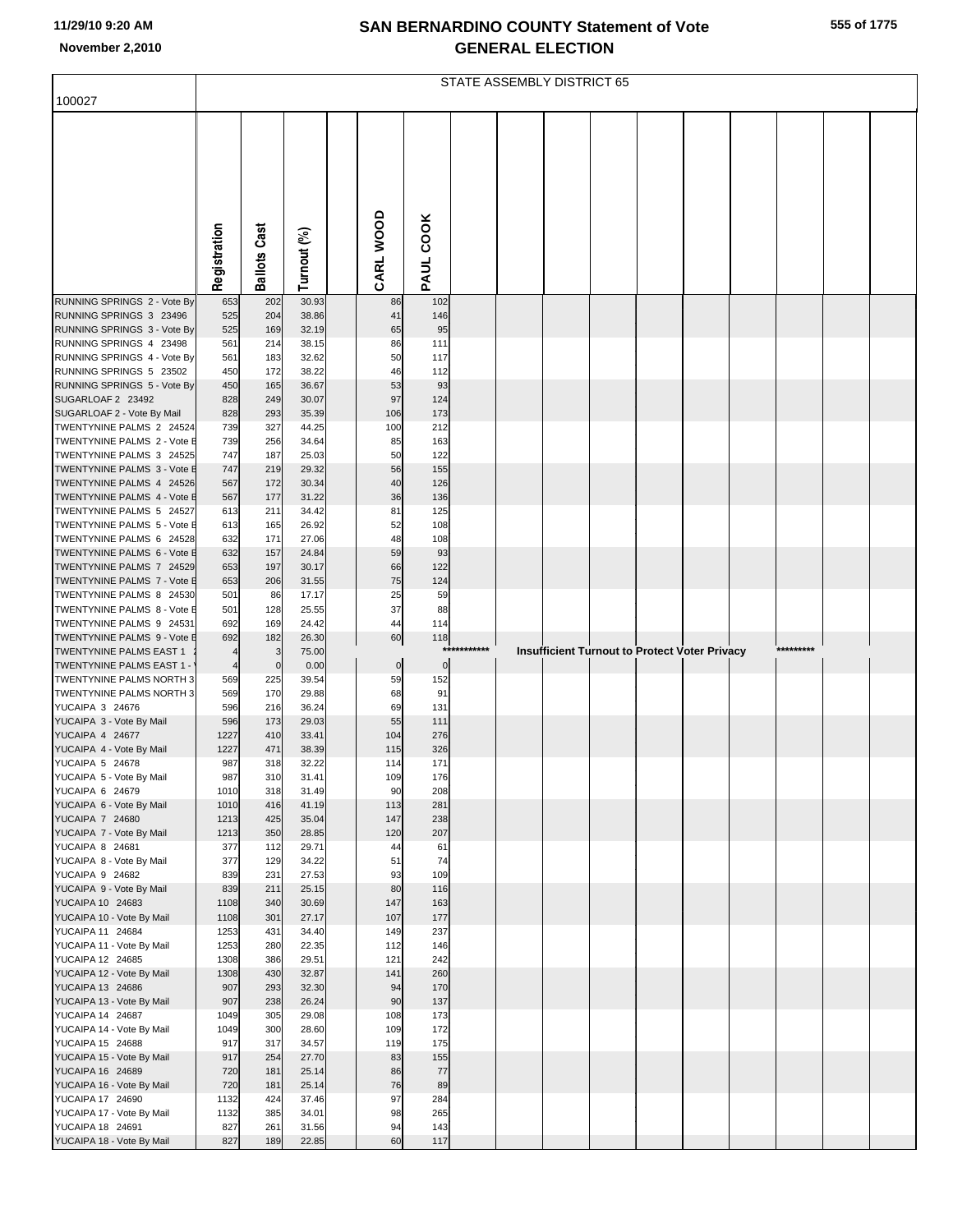|                                                       | STATE ASSEMBLY DISTRICT 65 |                     |                |                |                         |             |                                                      |  |  |  |  |           |  |  |
|-------------------------------------------------------|----------------------------|---------------------|----------------|----------------|-------------------------|-------------|------------------------------------------------------|--|--|--|--|-----------|--|--|
| 100027                                                |                            |                     |                |                |                         |             |                                                      |  |  |  |  |           |  |  |
|                                                       |                            |                     |                |                |                         |             |                                                      |  |  |  |  |           |  |  |
|                                                       | Registration               | <b>Ballots Cast</b> | Turnout (%)    | CARL WOOD      | PAUL COOK               |             |                                                      |  |  |  |  |           |  |  |
| YUCAIPA 19 24692                                      | 1116                       | 426                 | 38.17          | 122            | 271                     |             |                                                      |  |  |  |  |           |  |  |
| YUCAIPA 19 - Vote By Mail<br>YUCAIPA 20 24693         | 1116<br>1118               | 233<br>420          | 20.88<br>37.57 | 69<br>108      | 150<br>293              |             |                                                      |  |  |  |  |           |  |  |
| YUCAIPA 20 - Vote By Mail                             | 1118                       | 330                 | 29.52          | 98             | 212                     |             |                                                      |  |  |  |  |           |  |  |
| YUCAIPA 21 24694                                      | 1147                       | 323                 | 28.16          | 78             | 228                     |             |                                                      |  |  |  |  |           |  |  |
| YUCAIPA 21 - Vote By Mail                             | 1147                       | 460                 | 40.10          | 106            | 332                     |             |                                                      |  |  |  |  |           |  |  |
| YUCAIPA 25 24698                                      | 914                        | 258                 | 28.23          | 88             | 158                     |             |                                                      |  |  |  |  |           |  |  |
| YUCAIPA 25 - Vote By Mail<br>YUCAIPA 29 24701         | 914                        | 271<br>3            | 29.65<br>75.00 | 69             | 191<br>***              | *******     | <b>Insufficient Turnout to Protect Voter Privacy</b> |  |  |  |  | ********* |  |  |
| YUCAIPA 29 - Vote By Mail                             |                            |                     | 0.00           |                | 0                       |             |                                                      |  |  |  |  |           |  |  |
| YUCAIPA 30 24702                                      |                            |                     | 0.00           |                | $\mathbf 0$             |             |                                                      |  |  |  |  |           |  |  |
| YUCAIPA 30 - Vote By Mail                             |                            | $\epsilon$          | 0.00           | $\Omega$       | $\mathbf 0$             |             |                                                      |  |  |  |  |           |  |  |
| YUCAIPA 32 24703<br>YUCAIPA 32 - Vote By Mail         | 840<br>840                 | 280<br>260          | 33.33          | 100<br>87      | 162<br>155              |             |                                                      |  |  |  |  |           |  |  |
| YUCAIPA 33 24704                                      |                            | C                   | 30.95<br>0.00  | $\mathbf 0$    | $\pmb{0}$               |             |                                                      |  |  |  |  |           |  |  |
| YUCAIPA 33 - Vote By Mail                             |                            |                     | 0.00           |                | $\mathbf 0$             |             |                                                      |  |  |  |  |           |  |  |
| YUCAIPA 34 24705                                      |                            |                     | 0.00           | $\Omega$       | $\pmb{0}$               |             |                                                      |  |  |  |  |           |  |  |
| YUCAIPA 34 - Vote By Mail                             |                            |                     | 0.00           | $\pmb{0}$      | $\overline{0}$          |             |                                                      |  |  |  |  |           |  |  |
| YUCAIPA 36 24706<br>YUCAIPA 36 - Vote By Mail         |                            | 2<br>$\mathsf{C}$   | 100.00<br>0.00 | $\pmb{0}$      | ***<br>$\overline{0}$   |             | Insufficient Turnout to Protect Voter Privacy        |  |  |  |  |           |  |  |
| YUCAIPA 37 24707                                      | 487                        | 146                 | 29.98          | 34             | 108                     |             |                                                      |  |  |  |  |           |  |  |
| YUCAIPA 37 - Vote By Mail                             | 487                        | 197                 | 40.45          | 48             | 140                     |             |                                                      |  |  |  |  |           |  |  |
| YUCAIPA 38 24708                                      |                            | $\overline{2}$      | 100.00         |                |                         | *********** | <b>Insufficient Turnout to Protect Voter Privacy</b> |  |  |  |  | ********* |  |  |
| YUCAIPA 38 - Vote By Mail                             |                            | $\mathbf 0$<br>2    | 0.00           | $\overline{0}$ | 이<br>***                |             |                                                      |  |  |  |  | ********* |  |  |
| YUCAIPA 39 24709<br>YUCAIPA 39 - Vote By Mail         |                            | $\mathbf 0$         | 100.00<br>0.00 | $\overline{0}$ | $\overline{0}$          |             | <b>Insufficient Turnout to Protect Voter Privacy</b> |  |  |  |  |           |  |  |
| YUCAIPA 40 24710                                      | 228                        | 70                  | 30.70          | 10             | 54                      |             |                                                      |  |  |  |  |           |  |  |
| YUCAIPA 40 - Vote By Mail                             | 228                        | 95                  | 41.67          | 35             | 52                      |             |                                                      |  |  |  |  |           |  |  |
| YUCAIPA 41 24711                                      |                            | $\mathbf 0$         | 0.00           | $\pmb{0}$      | $\overline{0}$          |             |                                                      |  |  |  |  |           |  |  |
| YUCAIPA 41 - Vote By Mail<br>YUCAIPA EAST 1 24716     |                            |                     | 0.00<br>50.00  | $\pmb{0}$      | $\overline{0}$<br>$***$ |             | <b>Insufficient Turnout to Protect Voter Privacy</b> |  |  |  |  |           |  |  |
| YUCAIPA EAST 1 - Vote By Mail                         | 6                          |                     | 0.00           | $\pmb{0}$      | $\overline{0}$          |             |                                                      |  |  |  |  |           |  |  |
| YUCAIPA NORTH 1 24715                                 | 48                         | 28                  | 58.33          | $\overline{5}$ | 22                      |             |                                                      |  |  |  |  |           |  |  |
| YUCAIPA NORTH 1 - Vote By Ma                          | 48                         | $\mathbf 0$         | 0.00           | $\mathbf{0}$   | $\overline{0}$          |             |                                                      |  |  |  |  |           |  |  |
| YUCCA MESA 1 24739<br>YUCCA MESA 1 - Vote By Mail     | 860<br>860                 | 243<br>267          | 28.26<br>31.05 | 86<br>85       | 148<br>173              |             |                                                      |  |  |  |  |           |  |  |
| YUCCA MESA 2 24748                                    | 618                        | 175                 | 28.32          | 59             | 111                     |             |                                                      |  |  |  |  |           |  |  |
| YUCCA MESA 2 - Vote By Mail                           | 618                        | 232                 | 37.54          | 72             | 151                     |             |                                                      |  |  |  |  |           |  |  |
| YUCCA VALLEY 1 24722                                  | 932                        | 240                 | 25.75          | 77             | 158                     |             |                                                      |  |  |  |  |           |  |  |
| YUCCA VALLEY 1 - Vote By Mai<br>YUCCA VALLEY 2 24723  | 932                        | 390                 | 41.85          | 133            | 250                     |             |                                                      |  |  |  |  |           |  |  |
| YUCCA VALLEY 2 - Vote By Mai                          | 942<br>942                 | 265<br>273          | 28.13<br>28.98 | 90<br>91       | 163<br>172              |             |                                                      |  |  |  |  |           |  |  |
| YUCCA VALLEY 3 24724                                  | 812                        | 238                 | 29.31          | 72             | 153                     |             |                                                      |  |  |  |  |           |  |  |
| YUCCA VALLEY 3 - Vote By Mai                          | 812                        | 312                 | 38.42          | 81             | 214                     |             |                                                      |  |  |  |  |           |  |  |
| YUCCA VALLEY 4 24725                                  | 966                        | 273                 | 28.26          | 100            | 153                     |             |                                                      |  |  |  |  |           |  |  |
| YUCCA VALLEY 4 - Vote By Mai<br>YUCCA VALLEY 5 24726  | 966<br>818                 | 298<br>221          | 30.85<br>27.02 | 92<br>80       | 188<br>129              |             |                                                      |  |  |  |  |           |  |  |
| YUCCA VALLEY 5 - Vote By Mai                          | 818                        | 329                 | 40.22          | 99             | 219                     |             |                                                      |  |  |  |  |           |  |  |
| YUCCA VALLEY 6 24727                                  | 900                        | 278                 | 30.89          | 77             | 185                     |             |                                                      |  |  |  |  |           |  |  |
| YUCCA VALLEY 6 - Vote By Mai                          | 900                        | 292                 | 32.44          | 74             | 208                     |             |                                                      |  |  |  |  |           |  |  |
| YUCCA VALLEY 7 24728                                  | 825                        | 274                 | 33.21          | 78             | 187                     |             |                                                      |  |  |  |  |           |  |  |
| YUCCA VALLEY 7 - Vote By Mai<br>YUCCA VALLEY 8 24729  | 825<br>953                 | 322<br>284          | 39.03<br>29.80 | 79<br>77       | 232<br>197              |             |                                                      |  |  |  |  |           |  |  |
| YUCCA VALLEY 8 - Vote By Mai                          | 953                        | 358                 | 37.57          | 100            | 246                     |             |                                                      |  |  |  |  |           |  |  |
| YUCCA VALLEY 9 24730                                  | 818                        | 214                 | 26.16          | 78             | 128                     |             |                                                      |  |  |  |  |           |  |  |
| YUCCA VALLEY 9 - Vote By Mai                          | 818                        | 261                 | 31.91          | 72             | 177                     |             |                                                      |  |  |  |  |           |  |  |
| YUCCA VALLEY 10 24731<br>YUCCA VALLEY 10 - Vote By Ma | 894                        | 340<br>372          | 38.03<br>41.61 | 61<br>73       | 264<br>291              |             |                                                      |  |  |  |  |           |  |  |
| YUCCA VALLEY 11 24732                                 | 894<br>54                  | 38                  | 70.37          | 8              | 30                      |             |                                                      |  |  |  |  |           |  |  |
| YUCCA VALLEY 11 - Vote By Ma                          | 54                         | $\mathbf 0$         | 0.00           | $\pmb{0}$      | $\overline{0}$          |             |                                                      |  |  |  |  |           |  |  |
| YUCCA VALLEY 12 24733                                 | $\overline{0}$             | $\sqrt{ }$          | 0.00           | $\mathbf 0$    | $\overline{0}$          |             |                                                      |  |  |  |  |           |  |  |